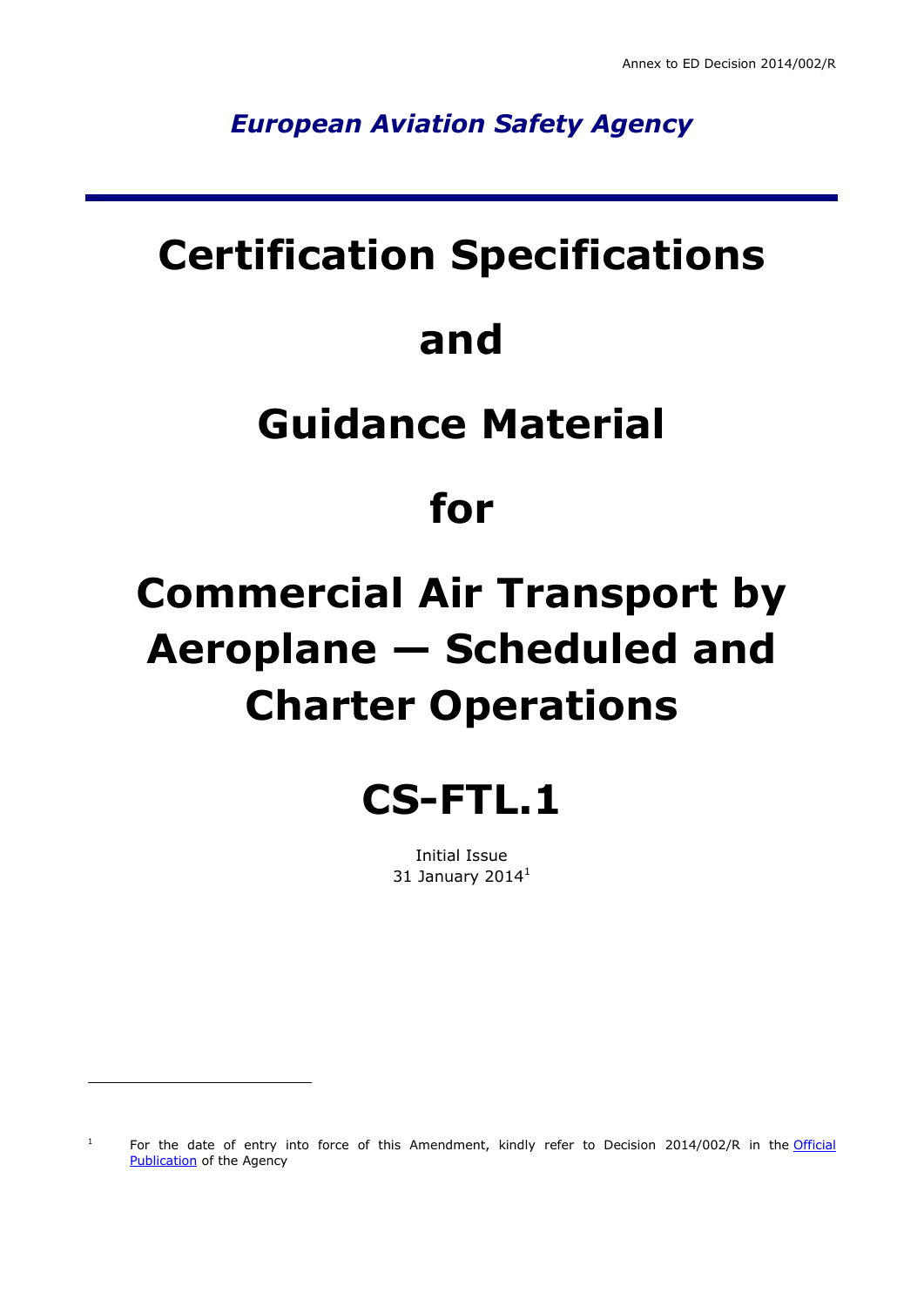### **CS-FTL.1 — CONTENTS**

#### **CONTENTS**

**CS-FTL.1** - Commercial Air Transport by Aeroplane - Scheduled and **Charter Operations**

### **BOOK 1 – CERTIFICATION SPECIFICATIONS**

### **BOOK 2 – GUIDANCE MATERIAL**

| GM1 CS FTL.1.205(c)(1)(ii) Flight Duty Period (FDP)13 |  |
|-------------------------------------------------------|--|
| GM2 CS FTL.1.205(c)(1)(ii) Flight Duty Period (FDP)13 |  |
|                                                       |  |
|                                                       |  |
|                                                       |  |
|                                                       |  |
|                                                       |  |
|                                                       |  |
|                                                       |  |
|                                                       |  |
|                                                       |  |
|                                                       |  |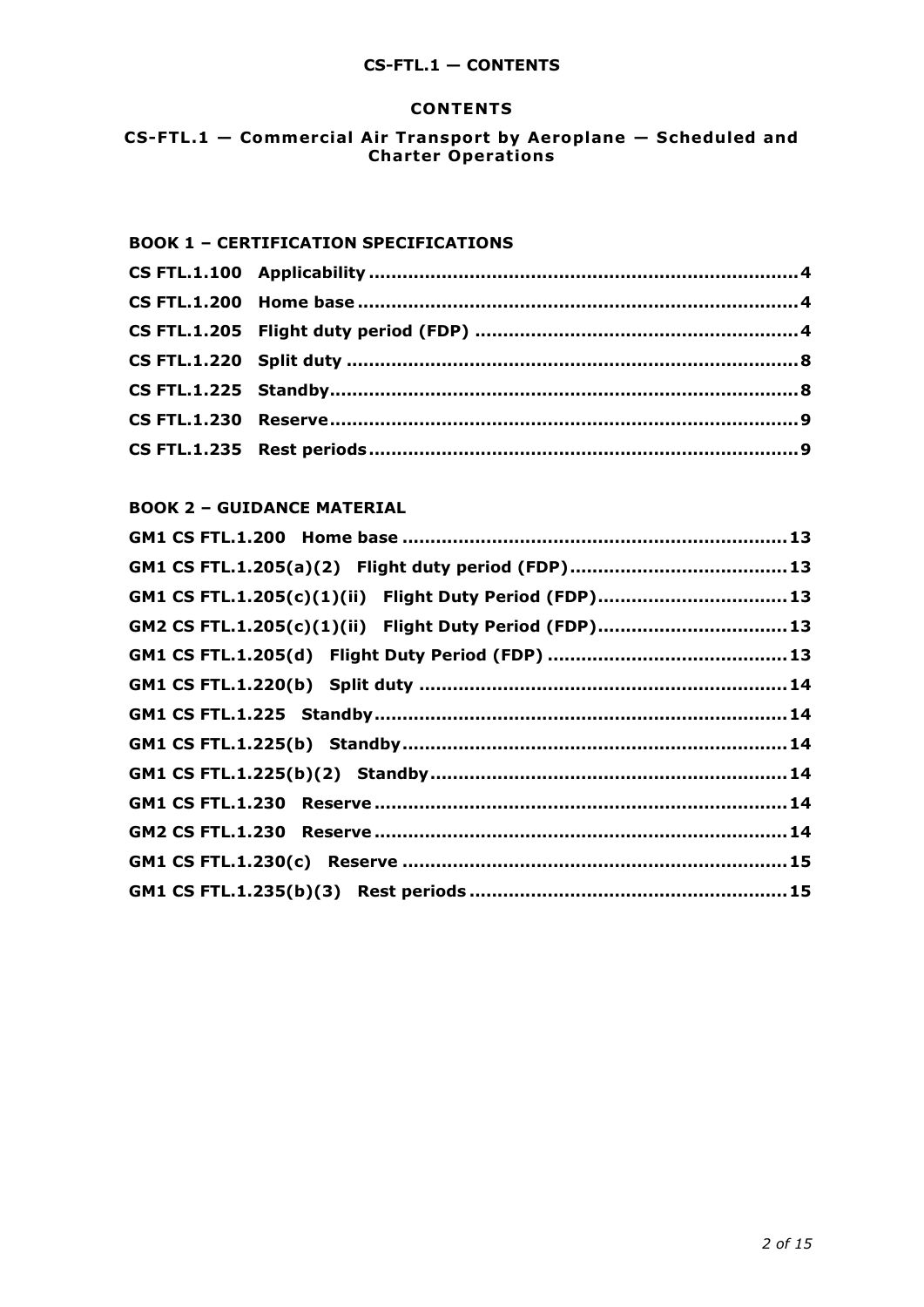### **CS-FTL.1**

## **Book 1**

## **Certification Specifications**

# **Commercial Air Transport by Aeroplane — Scheduled and Charter Operations**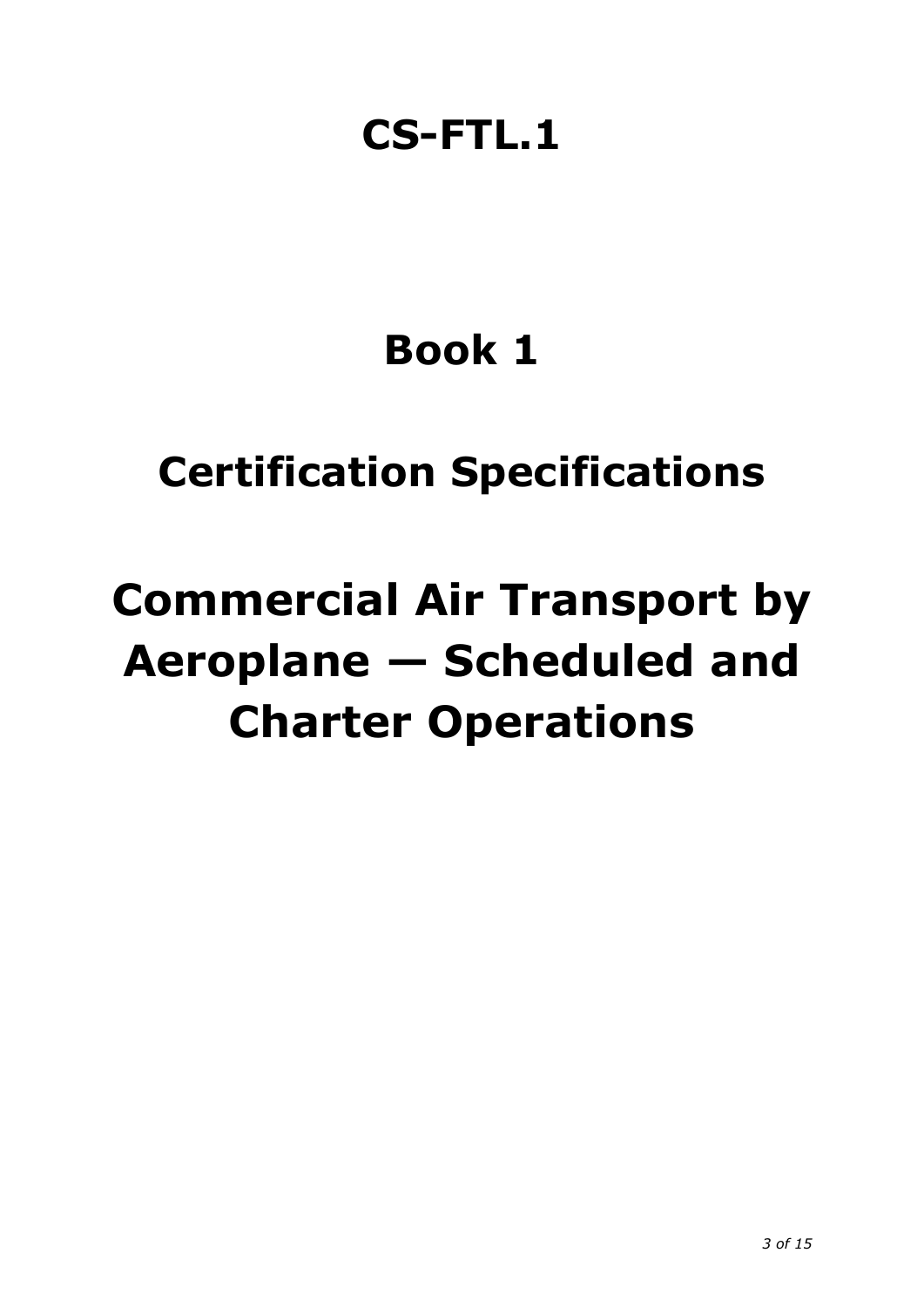### <span id="page-3-0"></span>**CS FTL.1.100 Applicability**

These Certification Specifications are applicable to commercial air transport by aeroplanes for scheduled and charter operations, excluding emergency medical service (EMS), air taxi and single pilot operations.

### <span id="page-3-1"></span>**CS FTL.1.200 Home base**

- (a) The home base is a single airport location assigned with a high degree of permanence.
- (b) In the case of a change of home base, the first recurrent extended recovery rest period prior to starting duty at the new home base is increased to 72 hours, including 3 local nights. Travelling time between the former home base and the new home base is positioning.

### <span id="page-3-2"></span>**CS FTL.1.205 Flight duty period (FDP)**

- (a) Night duties under the provisions of ORO.FTL.205(b) and (d) comply with the following:
	- (1) When establishing the maximum FDP for consecutive night duties, the number of sectors is limited to 4 sectors per duty.
	- (2) The operator applies appropriate fatigue risk management to actively manage the fatiguing effect of night duties of more than 10 hours in relation to the surrounding duties and rest periods.
- (b) Extension of FDP without in-flight rest

The extension of FDP without in-flight rest under the provisions of  $ORO.FTL.205(d)(5)$  is limited to the values specified in the table below.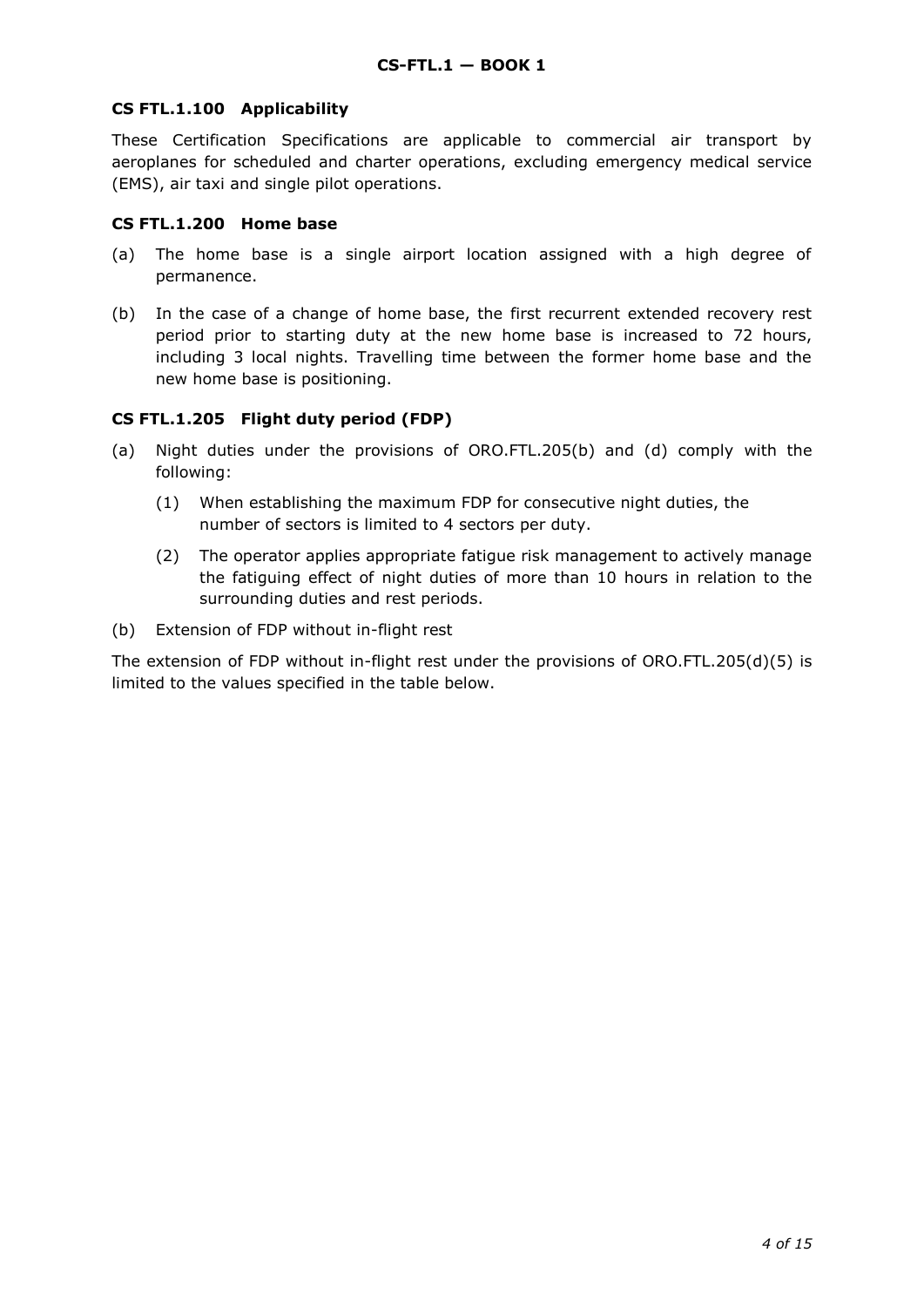### **Maximum daily FDP with extension**

| <b>Starting time of FDP</b> | $1 - 2$ sectors | 3 sectors   | 4 sectors   | 5 sectors   |  |
|-----------------------------|-----------------|-------------|-------------|-------------|--|
|                             | (in hours)      | (in hours)  | (in hours)  | (in hours)  |  |
| 0600-0614                   | Not allowed     | Not allowed | Not allowed | Not allowed |  |
| 0615-0629                   | 13:15           | 12:45       | 12:15       | 11:45       |  |
| 0630-0644                   | 13:30           | 13:00       | 12:30       | 12:00       |  |
| 0645-0659                   | 13:45           | 13:15       | 12:45       | 12:15       |  |
| 0700-1329                   | 14:00           | 13:30       | 13:00       | 12:30       |  |
| 1330-1359                   | 13:45           | 13:15       | 12:45       | Not allowed |  |
| 1400-1429                   | 13:30           | 13:00       | 12:30       | Not allowed |  |
| 1430-1459                   | 13:15           | 12:45       | 12:15       | Not allowed |  |
| 1500-1529                   | 13:00           | 12:30       | 12:00       | Not allowed |  |
| 1530-1559                   | 12:45           | Not allowed | Not allowed | Not allowed |  |
| 1600-1629                   | 12:30           | Not allowed | Not allowed | Not allowed |  |
| 1630-1659                   | 12:15           | Not allowed | Not allowed | Not allowed |  |
| 1700-1729                   | 12:00           | Not allowed | Not allowed | Not allowed |  |
| 1730-1759                   | 11:45           | Not allowed | Not allowed | Not allowed |  |
| 1800-1829                   | 11:30           | Not allowed | Not allowed | Not allowed |  |
| 1830-1859                   | 11:15           | Not allowed | Not allowed | Not allowed |  |
| 1900-0359                   | Not allowed     | Not allowed | Not allowed | Not allowed |  |
| 0400-0414                   | Not allowed     | Not allowed | Not allowed | Not allowed |  |
| 0415-0429                   | Not allowed     | Not allowed | Not allowed | Not allowed |  |
| 0430-0444                   | Not allowed     | Not allowed | Not allowed | Not allowed |  |
| 0445-0459                   | Not allowed     | Not allowed | Not allowed | Not allowed |  |
| 0500-0514                   | Not allowed     | Not allowed | Not allowed | Not allowed |  |
| 0515-0529                   | Not allowed     | Not allowed | Not allowed | Not allowed |  |
| 0530-0544                   | Not allowed     | Not allowed | Not allowed | Not allowed |  |
| 0545-0559                   | Not allowed     | Not allowed | Not allowed | Not allowed |  |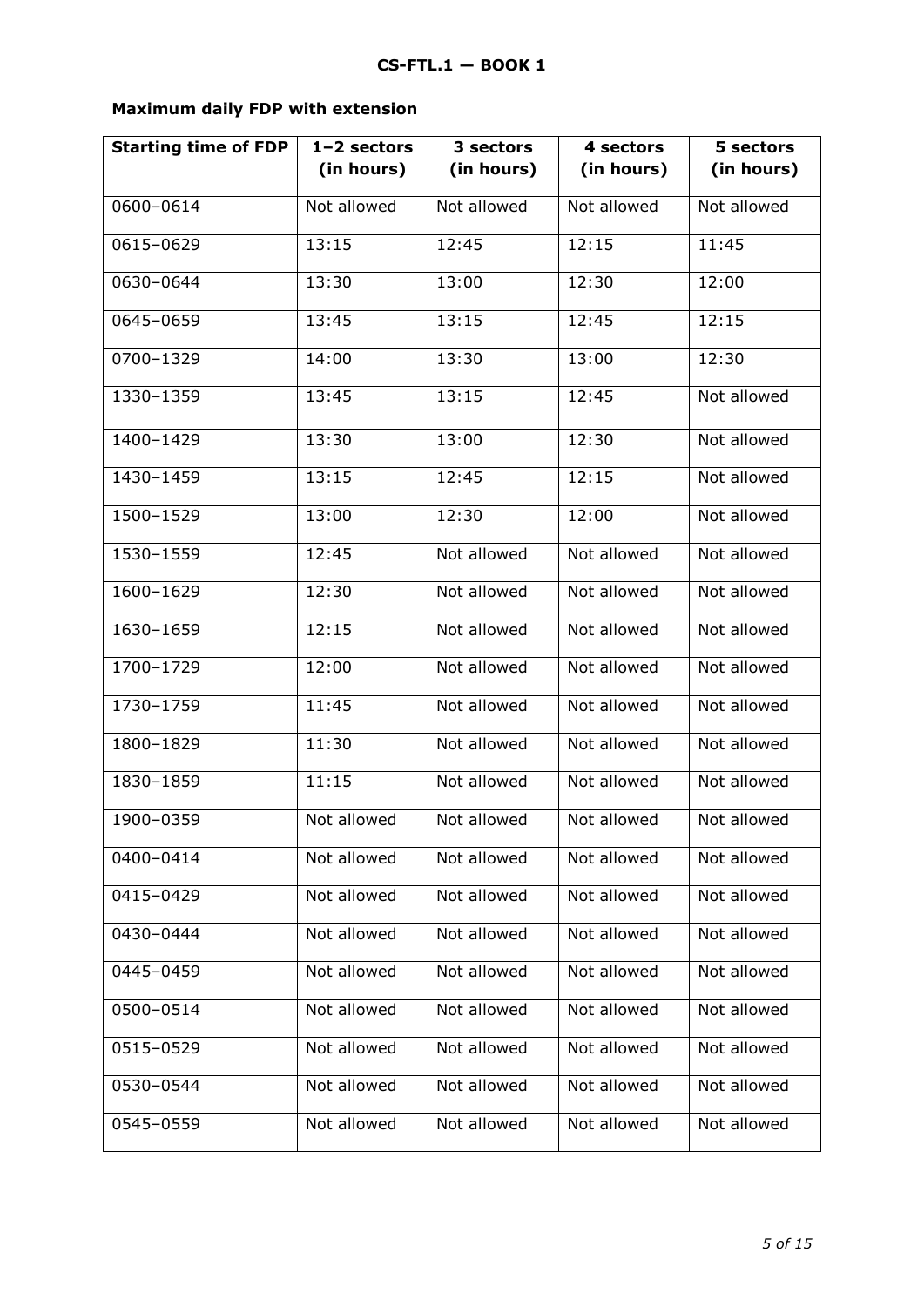(c) Extension of FDP due to in-flight rest

In-flight rest facilities in accordance with ORO.FTL.205(e)(iii) fulfil the following minimum standards:

- 'Class 1 rest facility' means a bunk or other surface that allows for a flat or near flat sleeping position. It reclines to at least  $80^{\circ}$  back angle to the vertical and is located separately from both the flight crew compartment and the passenger cabin in an area that allows the crew member to control light, and provides isolation from noise and disturbance;
- 'Class 2 rest facility' means a seat in an aircraft cabin that reclines at least 45° back angle to the vertical, has at least a pitch of 55 inches (137,5 cm), a seat width of at least 20 inches (50 cm) and provides leg and foot support. It is separated from passengers by at least a curtain to provide darkness and some sound mitigation, and is reasonably free from disturbance by passengers or crew members;
- 'Class 3 rest facility' means a seat in an aircraft cabin or flight crew compartment that reclines at least 40° from the vertical, provides leg and foot support and is separated from passengers by at least a curtain to provide darkness and some sound mitigation, and is not adjacent to any seat occupied by passengers.
	- (1) The extension of FDP with in-flight rest under the provisions of ORO.FTL.205(e) complies with the following:
		- (i) the FDP is limited to 3 sectors; and
		- (ii) the minimum in-flight rest period is a consecutive 90-minute period for each crew member and 2 consecutive hours for the flight crew members at control during landing.
	- (2) The maximum daily FDP under the provisions of ORO.FTL.205 (e) may be extended due to in-flight rest for flight crew:
		- (i) with one additional flight crew member:
			- (A) up to 14 hours with class 3 rest facilities;
			- (B) up to 15 hours with class 2 rest facilities; or
			- (C) up to 16 hours with class 1 rest facilities;
		- (ii) with two additional flight crew members:
			- (A) up to 15 hours with class 3 rest facilities;
			- (B) up to 16 hours with class 2 rest facilities; or
			- (C) up to 17 hours with class 1 rest facilities.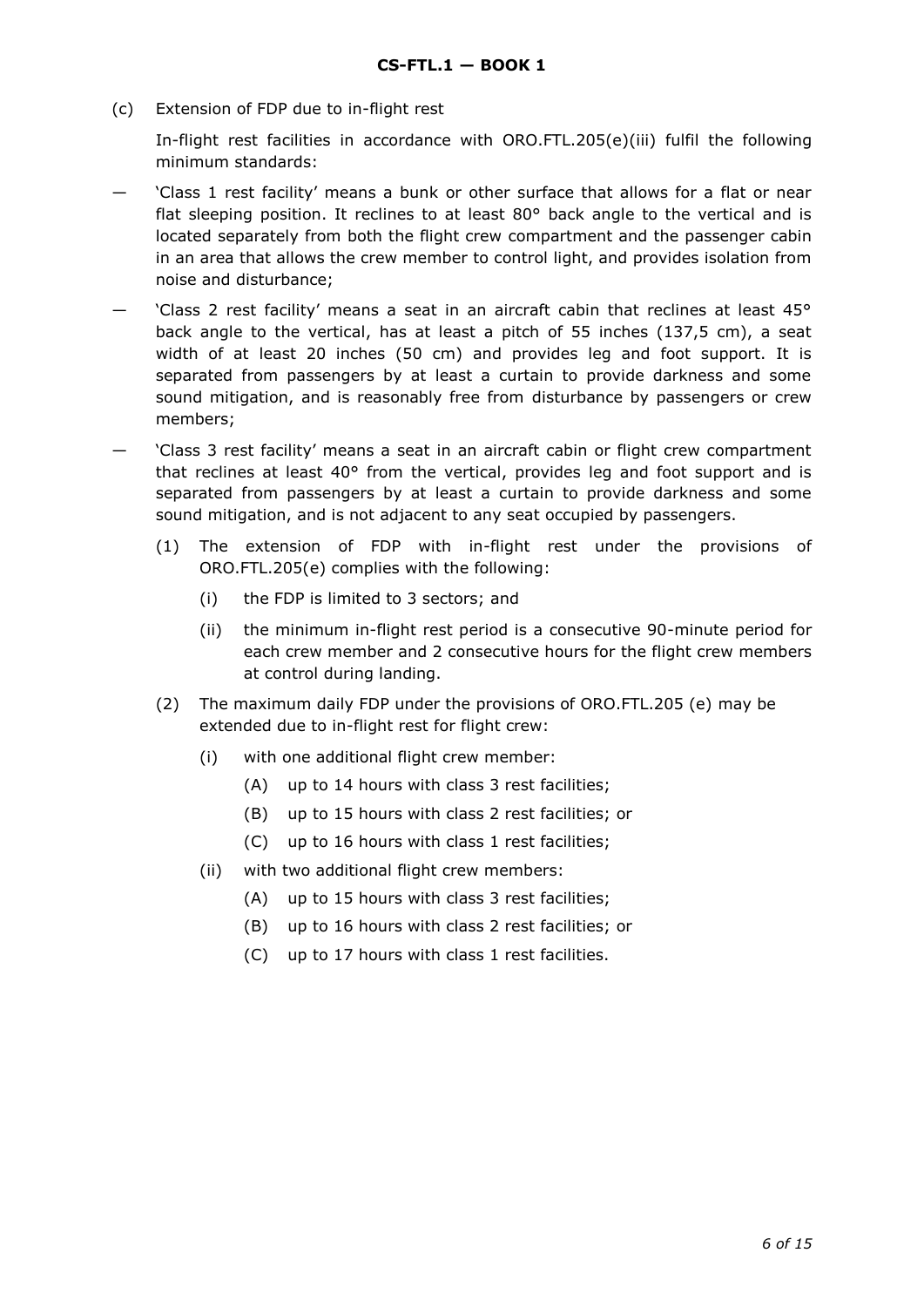### **CS-FTL.1 — BOOK 1**

| Maximum extended FDP | Minimum in-flight rest (in hours) |             |             |  |
|----------------------|-----------------------------------|-------------|-------------|--|
|                      | Class 1                           | Class 2     | Class 3     |  |
| up to $14:30$ hrs    | 1:30                              | 1:30        | 1:30        |  |
| $14:31 - 15:00$ hrs  | 1:45                              | 2:00        | 2:20        |  |
| $15:01 - 15:30$ hrs  | 2:00                              | 2:20        | 2:40        |  |
| $15:31 - 16:00$ hrs  | 2:15                              | 2:40        | 3:00        |  |
| $16:01 - 16:30$ hrs  | 2:35                              | 3:00        | Not allowed |  |
| $16:31 - 17:00$ hrs  | 3:00                              | 3:25        | Not allowed |  |
| $17:01 - 17:30$ hrs  | 3:25                              | Not allowed | Not allowed |  |
| $17:31 - 18:00$ hrs  | 3:50                              | Not allowed | Not allowed |  |

(3) The minimum in-flight rest for each cabin crew member is:

- (4) The limits specified in (2) may be increased by 1 hour for FDPs that include 1 sector of more than 9 hours of continuous flight time and a maximum of 2 sectors.
- (5) All time spent in the rest facility is counted as FDP.
- (6) The minimum rest at destination is at least as long as the preceding duty period, or 14 hours, whichever is greater.
- (7) A crew member does not start a positioning sector to become part of this operating crew on the same flight.
- (d) Unforeseen circumstances in flight operations delayed reporting
	- (1) The operator may delay the reporting time in the event of unforeseen circumstances, if procedures for delayed reporting are established in the operations manual. The operator keeps records of delayed reporting. Delayed reporting procedures establish a notification time allowing a crew member to remain in his/her suitable accommodation when the delayed reporting procedure is activated. In such a case, if the crew member is informed of the delayed reporting time, the FDP is calculated as follows:
		- (i) one notification of a delay leads to the calculation of the maximum FDP according to (iii) or (iv);
		- (ii) if the reporting time is further amended, the FDP starts counting 1 hour after the second notification or at the original delayed reporting time if this is earlier;
		- (iii) when the delay is less than 4 hours, the maximum FDP is calculated based on the original reporting time and the FDP starts counting at the delayed reporting time;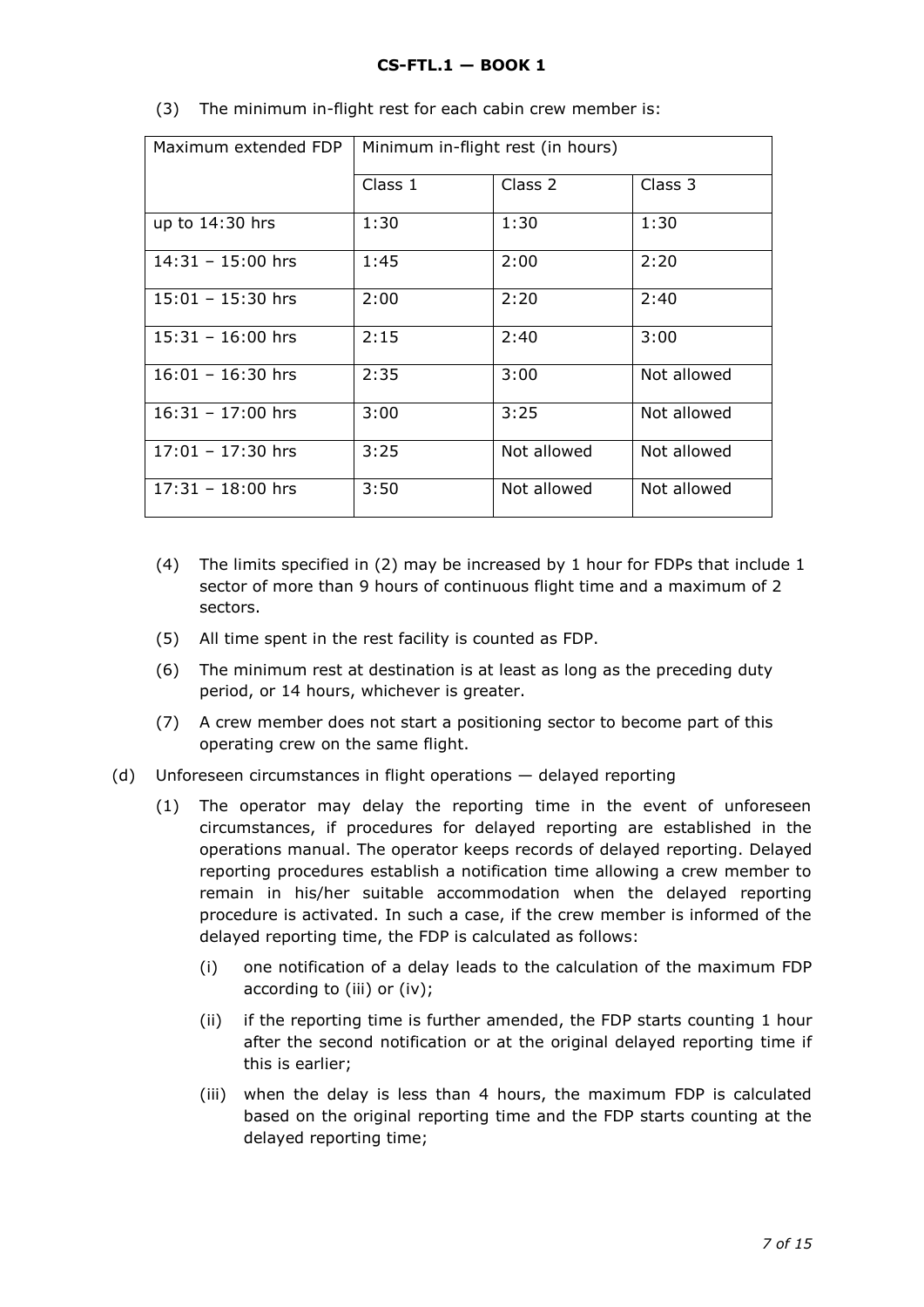- (iv) when the delay is 4 hours or more, the maximum FDP is calculated based on the more limiting of the original or the delayed reporting time and the FDP starts counting at the delayed reporting time;
- (v) as an exception to (i) and (ii), when the operator informs the crew member of a delay of 10 hours or more in reporting time and the crew member is not further disturbed by the operator, such delay of 10 hours or more counts as a rest period.

### <span id="page-7-0"></span>**CS FTL.1.220 Split duty**

The increase of limits on flight duty, under the provisions of ORO.FTL.220, complies with the following:

- (a) The break on the ground within the FDP has a minimum duration of 3 consecutive hours.
- (b) The break excludes the time allowed for post and pre-flight duties and travelling. The minimum total time for post and pre-flight duties and travelling is 30 minutes. The operator specifies the actual times in its operations manual.
- (c) The maximum FDP specified in ORO.FTL.205(b) may be increased by up to 50 % of the break.
- (d) Suitable accommodation is provided either for a break of 6 hours or more or for a break that encroaches the window of circadian low (WOCL).
- (e) In all other cases:
	- (1) accommodation is provided; and
	- (2) any time of the actual break exceeding 6 hours or any time of the break that encroaches the WOCL does not count for the extension of the FDP.
- (f) Split duty cannot be combined with in-flight rest.

### <span id="page-7-1"></span>**CS FTL.1.225 Standby**

The modification of limits on flight duty, duty and rest periods under the provisions of ORO.FTL.225 complies with the following:

- (a) Airport standby
	- (1) If not leading to the assignment of an FDP, airport standby is followed by a rest period as specified in ORO.FTL.235.
	- (2) If an assigned FDP starts during airport standby, the following applies:
		- (i) the FDP counts from the start of the FDP. The maximum FDP is reduced by any time spent on standby in excess of 4 hours;
		- (ii) the maximum combined duration of airport standby and assigned FDP as specified in ORO.FTL.205(b) and (d) is 16 hours.
- (b) Standby other than airport standby:
	- (1) the maximum duration of standby other than airport standby is 16 hours;
	- (2) The operator's standby procedures are designed to ensure that the combination of standby and FDP do not lead to more than 18 hours awake time;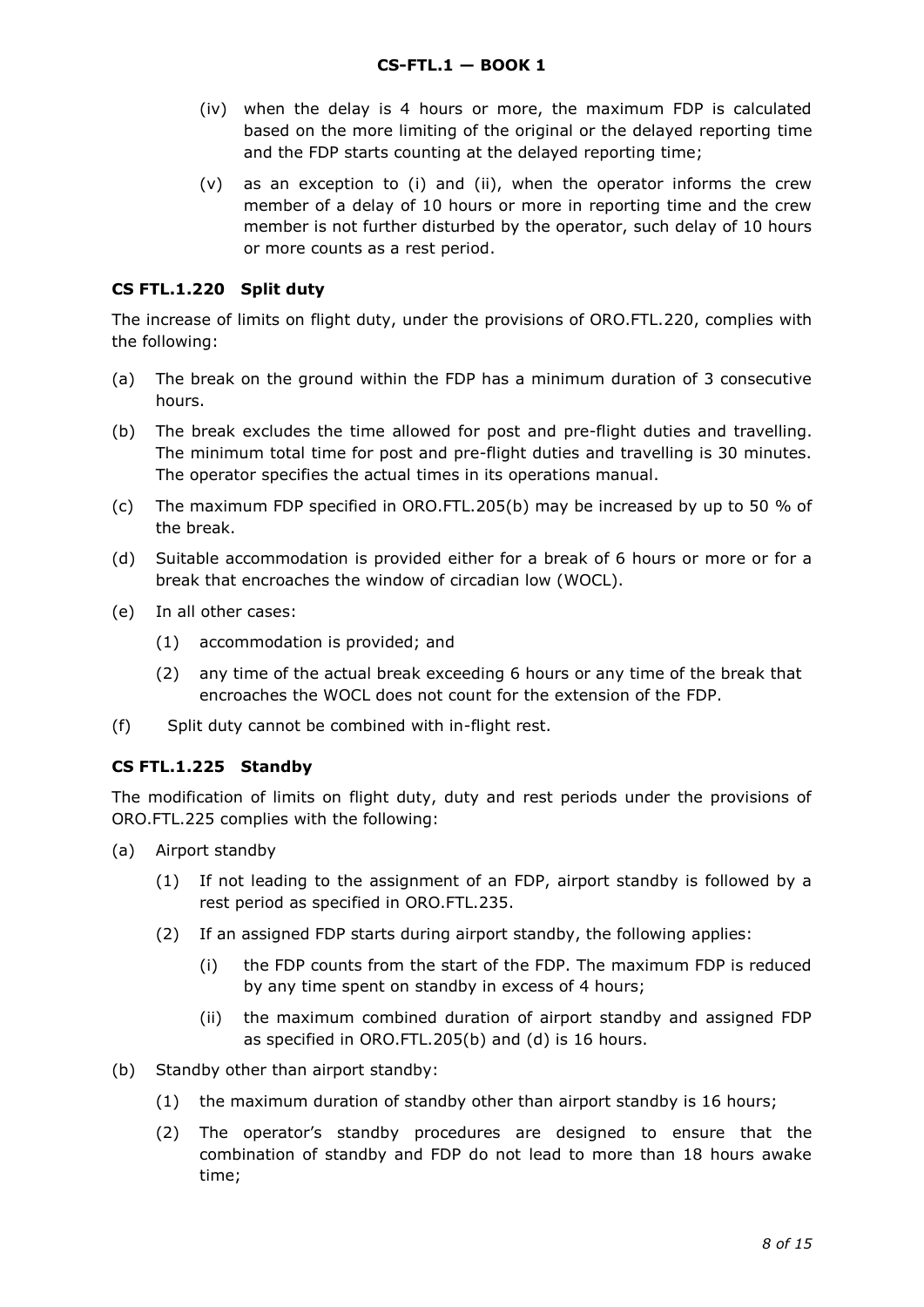- (3) 25 % of time spent on standby other than airport standby counts as duty time for the purpose of ORO.FTL.210;
- (4) standby is followed by a rest period in accordance with ORO.FTL.235;
- (5) standby ceases when the crew member reports at the designated reporting point;
- (6) if standby ceases within the first 6 hours, the maximum FDP counts from reporting;
- (7) if standby ceases after the first 6 hours, the maximum FDP is reduced by the amount of standby time exceeding 6 hours;
- (8) if the FDP is extended due to in-flight rest according to CS FTL.1.205(c), or to split duty according to CS FTL.1.220, the 6 hours of paragraph (6) and (7) are extended to 8 hours;
- (9) if standby starts between 23:00 and 07:00, the time between 23:00 and 07:00 does not count towards the reduction of the FDP under  $(6)$ ,  $(7)$  and  $(8)$ until the crew member is contacted by the operator; and
- (10) the response time between call and reporting time established by the operator allows the crew member to arrive from his/her place of rest to the designated reporting point within a reasonable time.

### <span id="page-8-0"></span>**CS FTL.1.230 Reserve**

The operator assigns duties to a crew member on reserve under the provisions of ORO.FTL.230 complying with the following:

- (a) An assigned FDP counts from the reporting time.
- (b) Reserve times do not count as duty period for the purpose of ORO.FTL.210 and ORO.FTL.235.
- (c) The operator defines the maximum number of consecutive reserve days within the limits of ORO.FTL.235(d).
- (d) To protect an 8-hour sleep opportunity, the operator rosters a period of 8 hours, taking into account fatigue management principles, for each reserve day during which a crew member on reserve is not contacted by the operator.

### <span id="page-8-1"></span>**CS FTL.1.235 Rest periods**

- (a) Disruptive schedules
	- (1) If a transition from a late finish/night duty to an early start is planned at home base, the rest period between the 2 FDPs includes 1 local night.
	- (2) If a crew member performs 4 or more night duties, early starts or late finishes between 2 extended recovery rest periods as defined in ORO.FTL.235(d), the second extended recovery rest period is extended to 60 hours.
- (b) Time zone differences
	- (1) For the purpose of ORO.FTL.235(e)(1), 'rotation' is a series of duties, including at least one flight duty, and rest period out of home base, starting at home base and ending when returning to home base for a rest period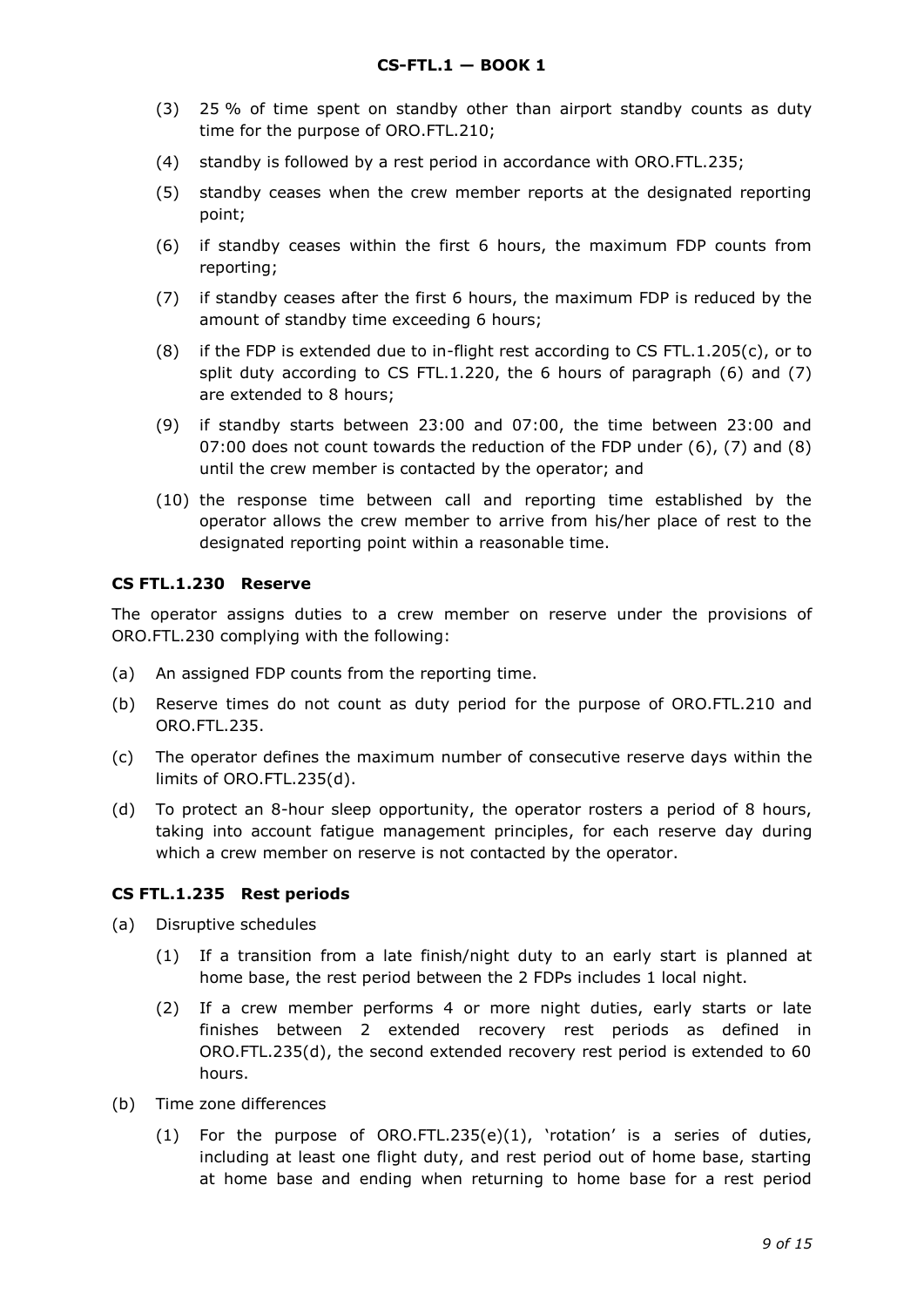where the operator is no longer responsible for the accommodation of the crew member.

- (2) The operator monitors rotations and combinations of rotations in terms of their effect on crew member fatigue, and adapts the rosters as necessary.
- (3) Time zone differences are compensated by additional rest, as follows:
	- (i) At home base, if a rotation involves a 4 hour time difference or more, the minimum rest is as specified in the following table.

### **Minimum local nights of rest at home base to compensate for time zone differences**

| Maximum time difference (h)<br>between reference time and<br>local time where a crew member<br>rests during a rotation | Time elapsed (h) since reporting for<br>the first FDP in a rotation involving at<br>least 4 hour time difference to the<br>reference time |              |              |     |
|------------------------------------------------------------------------------------------------------------------------|-------------------------------------------------------------------------------------------------------------------------------------------|--------------|--------------|-----|
|                                                                                                                        | ~< 48                                                                                                                                     | $48 - 71:59$ | $72 - 95:59$ | >96 |
| ≤6                                                                                                                     | $\mathcal{P}$                                                                                                                             |              |              |     |
| ≤9                                                                                                                     | $\overline{\phantom{a}}$                                                                                                                  | 3            | 3            | 4   |
| 512                                                                                                                    | 2                                                                                                                                         |              |              |     |

- (ii) Away from home base, if an FDP involves a 4-hour time difference or more, the minimum rest following that FDP is at least as long as the preceding duty period, or 14 hours, whichever is greater. By way of derogation from point (b)(3)(i) and only once between 2 recurrent extended recovery rest periods as specified in ORO.FTL.235(d), the minimum rest provided under this point (b)(3)(ii) may also apply to home base if the operator provides suitable accommodation to the crew member.
- (4) In case of an Eastward-Westward or Westward-Eastward transition, at least 3 local nights of rest at home base are provided between alternating rotations.
- (5) The monitoring of combinations of rotations is conducted under the operator's management system provisions.
- (c) Reduced rest
	- (1) The minimum reduced rest periods under reduced rest arrangements are 12 hours at home base and 10 hours out of base.
	- (2) Reduced rest is used under fatigue risk management.
	- (3) The rest period following the reduced rest is extended by the difference between the minimum rest period specified in ORO.FTL.235(a) or (b) and the reduced rest.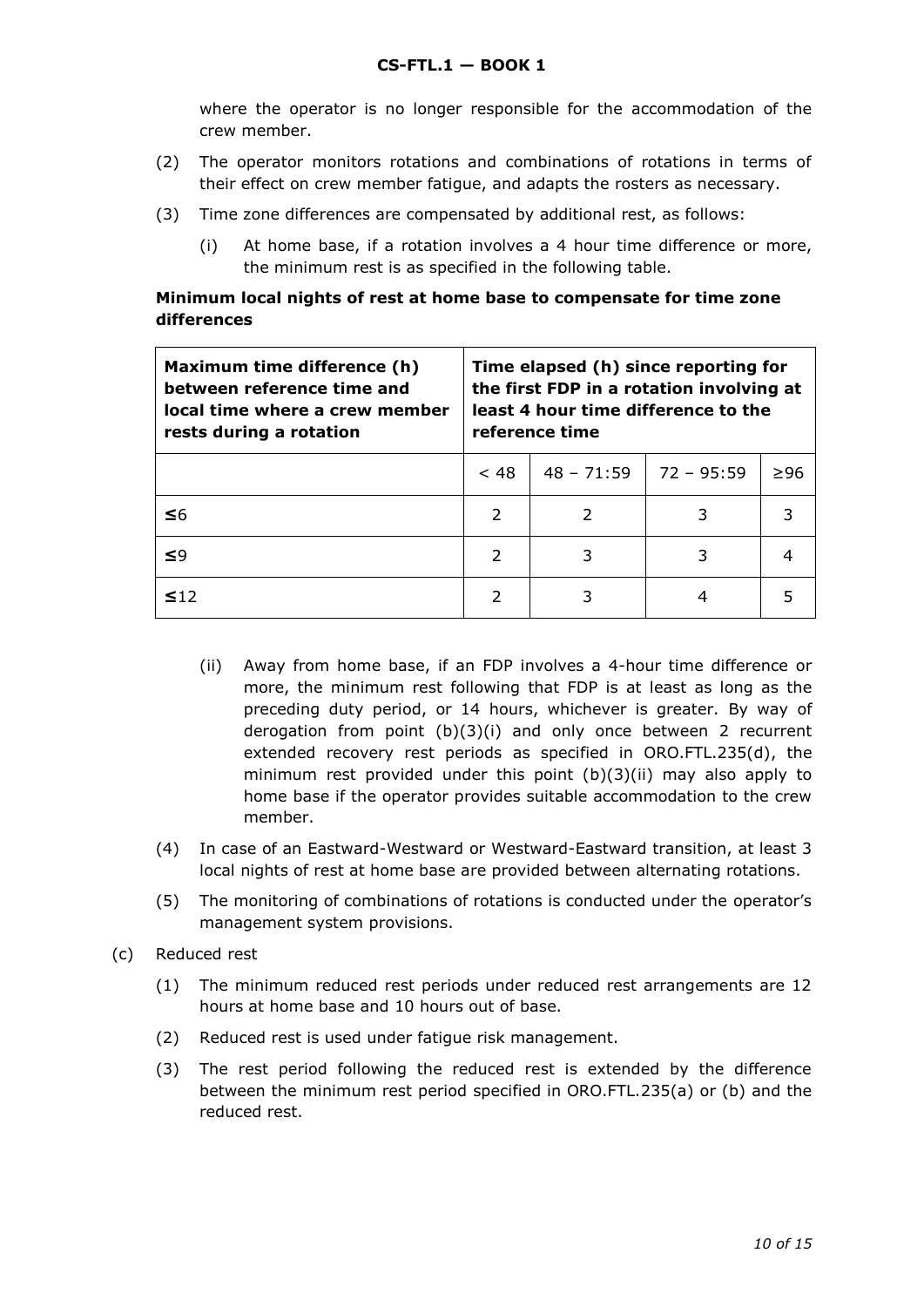- (4) The FDP following the reduced rest is reduced by the difference between the minimum rest period specified in ORO.FTL.235(a) or (b) as applicable and the reduced rest.
- (5) There is a maximum of 2 reduced rest periods between 2 recurrent extended recovery rest periods specified in accordance with ORO.FTL.235(d).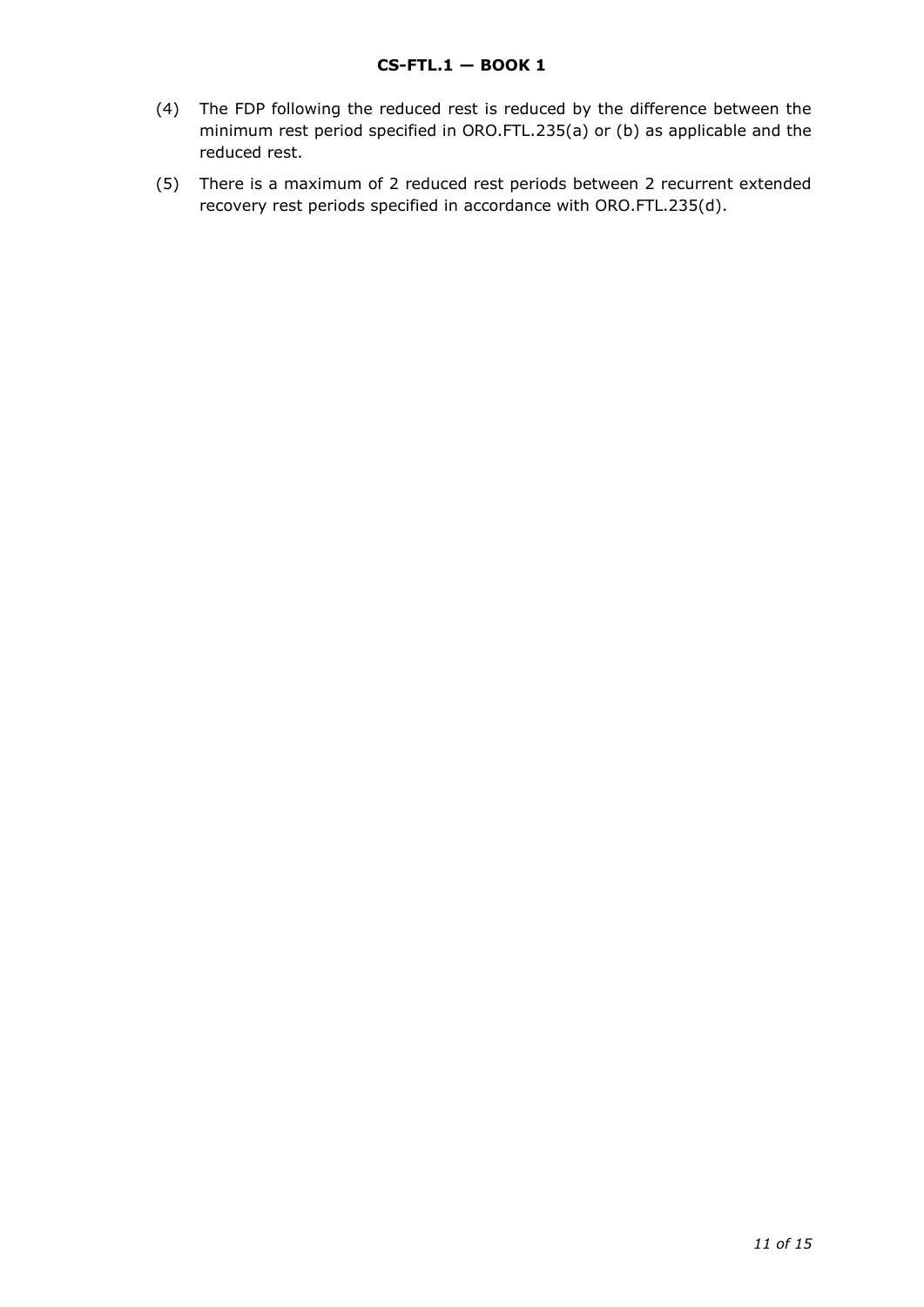### **CS-FTL.1**

## **Book 2**

### **Guidance Material**

# **Commercial Air Transport by Aeroplane — Scheduled and Charter Operations**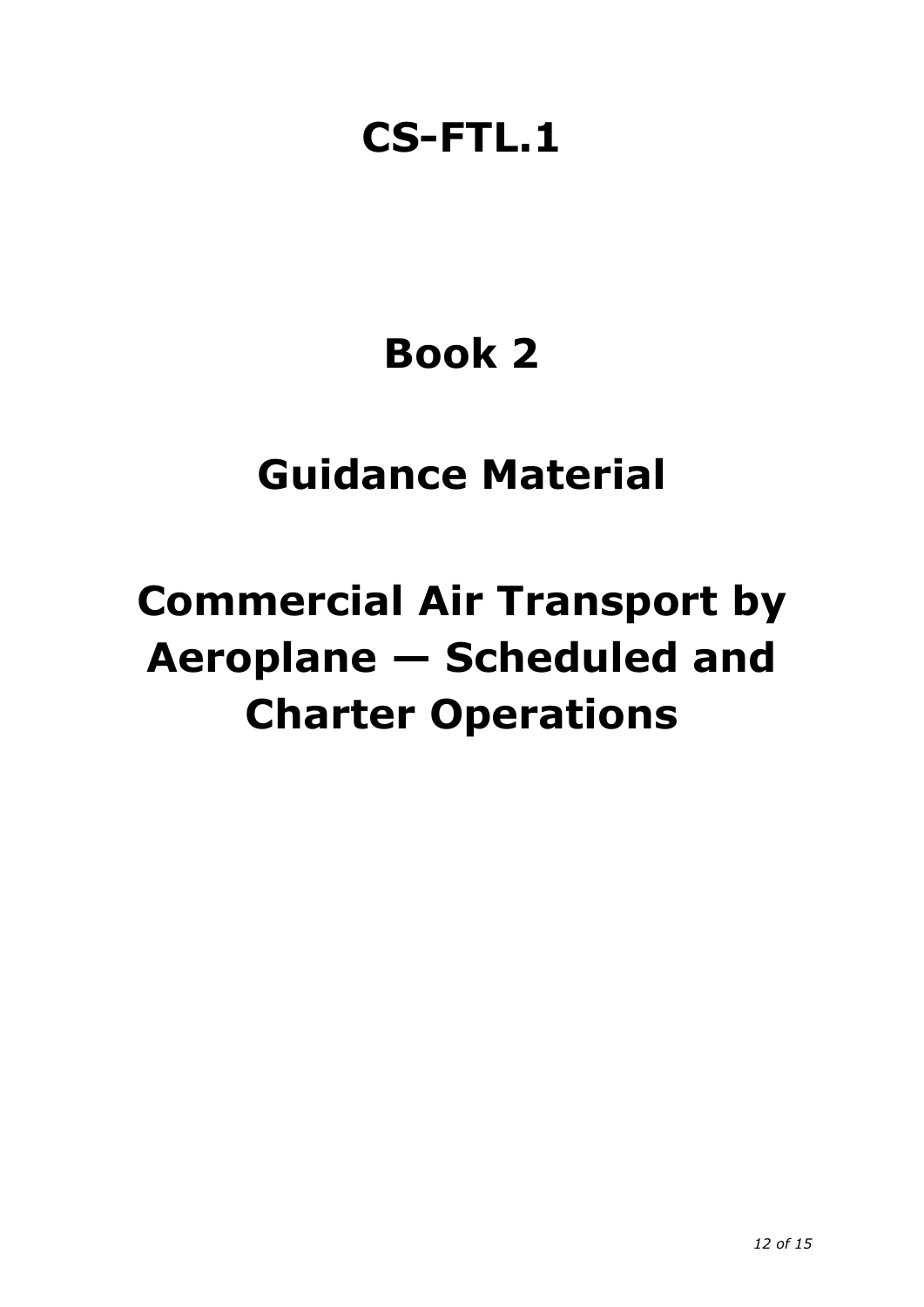### <span id="page-12-0"></span>**GM1 CS FTL.1.200 Home base**

### TRAVELLING TIME

Crew members should consider making arrangements for temporary accommodation closer to their home base if the travelling time from their residence to their home base usually exceeds 90 minutes.

### <span id="page-12-1"></span>**GM1 CS FTL.1.205(a)(2) Flight duty period (FDP)**

NIGHT DUTIES – APPROPRIATE FATIGUE RISK MANAGEMENT

- (a) When rostering night duties of more than 10 hours (referred to below as 'long night duties'), it is critical for the crew member to obtain sufficient sleep before such duties when he/she is adapted to being awake during day time hours at the local time where he/she is acclimatised. To optimise alertness on long night duties, the likelihood of obtaining sleep as close as possible to the start of the FDP should be considered, when rostering rest periods before long night duties, by providing sufficient time to the crew member to adapt to being awake during the night. Rostering practices leading to extended wakefulness before reporting for such duties should be avoided. Fatigue risk management principles that could be applied to the rostering of long night duties may include:
	- (1) avoiding long night duties after extended recovery rest periods
	- (2) progressively delaying the rostered ending time of the FDPs preceding long night duties;
	- (3) starting a block of night duties with a shorter FDP; and
	- (4) avoiding the sequence of early starts and long night duties.
- (b) Fatigue risk management principles may be applied to the rostering of long night duties by means of:
	- (1) considering operator or industry operational experience and data collected on similar operations;
	- (2) evidence-based scheduling practices; and
	- (3) bio-mathematical models.

### <span id="page-12-2"></span>**GM1 CS FTL.1.205(c)(1)(ii) Flight Duty Period (FDP)**

#### IN-FLIGHT REST

In-flight rest should be taken during the cruise phase of the flight.

### <span id="page-12-3"></span>**GM2 CS FTL.1.205(c)(1)(ii) Flight Duty Period (FDP)**

IN-FLIGHT REST

In-flight rest periods should be allocated in order to optimise the alertness of those flight crew members at control during landing.

### <span id="page-12-4"></span>**GM1 CS FTL.1.205(d) Flight Duty Period (FDP)**

DELAYED REPORTING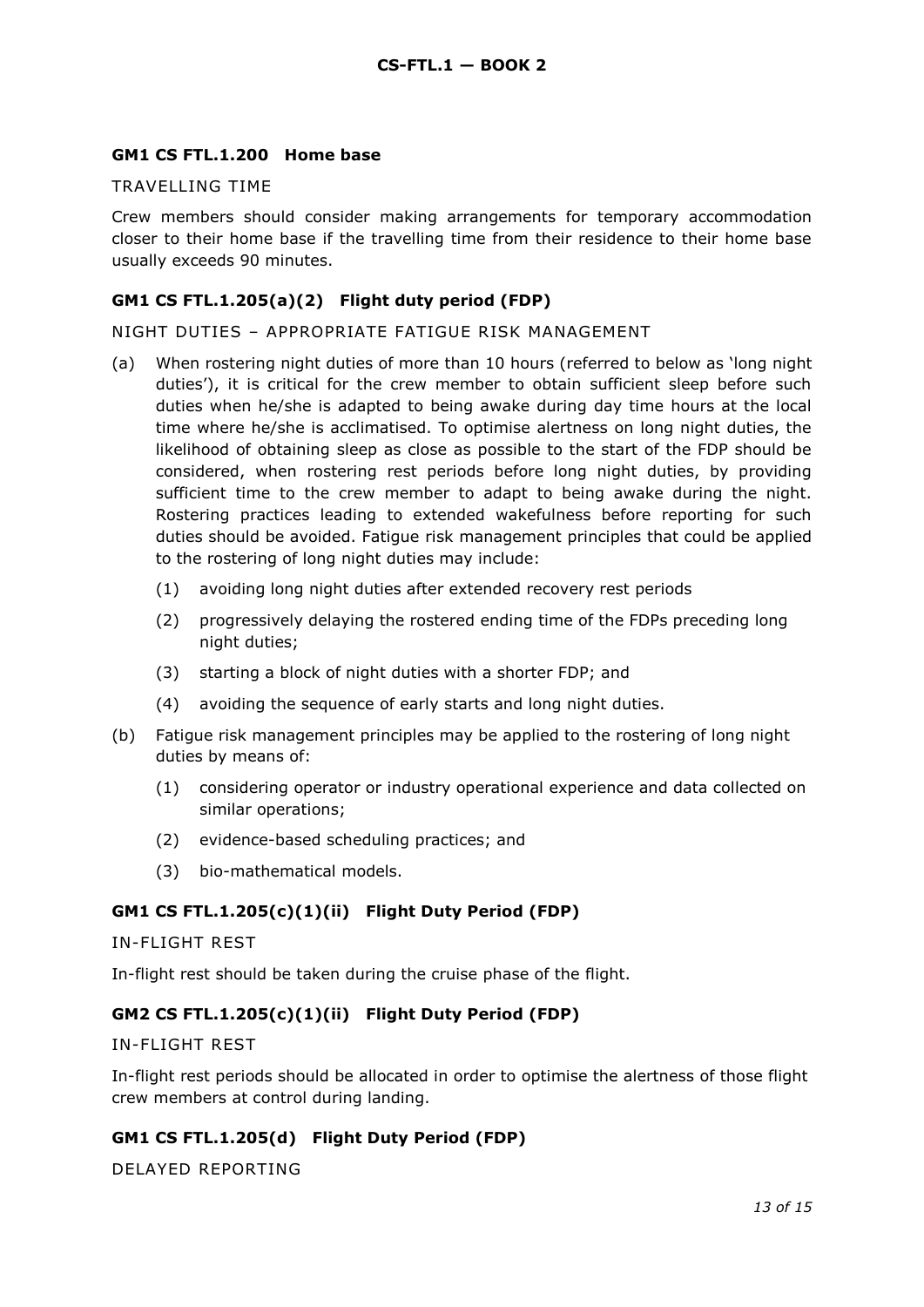Operator procedures for delayed reporting should:

- (a) specify a contacting mode;
- (b) establish minimum and maximum notification times; and
- (c) avoid interference with sleeping patterns when possible.

### <span id="page-13-0"></span>**GM1 CS FTL.1.220(b) Split duty**

POST, PRE-FLIGHT DUTY AND TRAVELLING TIMES

The operator should specify post and pre-flight duty and travelling times taking into account aircraft type, type of operation and airport conditions.

### <span id="page-13-1"></span>**GM1 CS FTL.1.225 Standby**

MINIMUM REST AND STANDBY

- (a) If airport or other standby initially assigned is reduced by the operator during standby that does not lead to an assignment to a flight duty period, the minimum rest requirements specified in ORO.FTL.235 should apply.
- (b) If a minimum rest period as specified in ORO.FTL.235 is provided before reporting for the duty assigned during the standby, this time period should not count as standby duty.
- (c) Standby other than airport standby counts (partly) as duty for the purpose of ORO.FTL.210 only. If a crew member receives an assignment during standby other than airport standby, the actual reporting time at the designated reporting point should be used for the purpose of ORO.FTL.235.

### <span id="page-13-2"></span>**GM1 CS FTL.1.225(b) Standby**

### STANDBY OTHER THAN AIRPORT STANDBY NOTIFICATION

Operator procedures for the notification of assigned duties during standby other than airport standby should avoid interference with sleeping patterns if possible.

### <span id="page-13-3"></span>**GM1 CS FTL.1.225(b)(2) Standby**

AWAKE TIME

Scientific research shows that continuous awake in excess of 18 hours can reduce the alertness and should be avoided.

### <span id="page-13-4"></span>**GM1 CS FTL.1.230 Reserve**

### RESERVE NOTIFICATION

Operator procedures for the notification of assigned duties during reserve should avoid interference with sleeping patterns if possible.

### <span id="page-13-5"></span>**GM2 CS FTL.1.230 Reserve**

NOTIFICATION IN ADVANCE